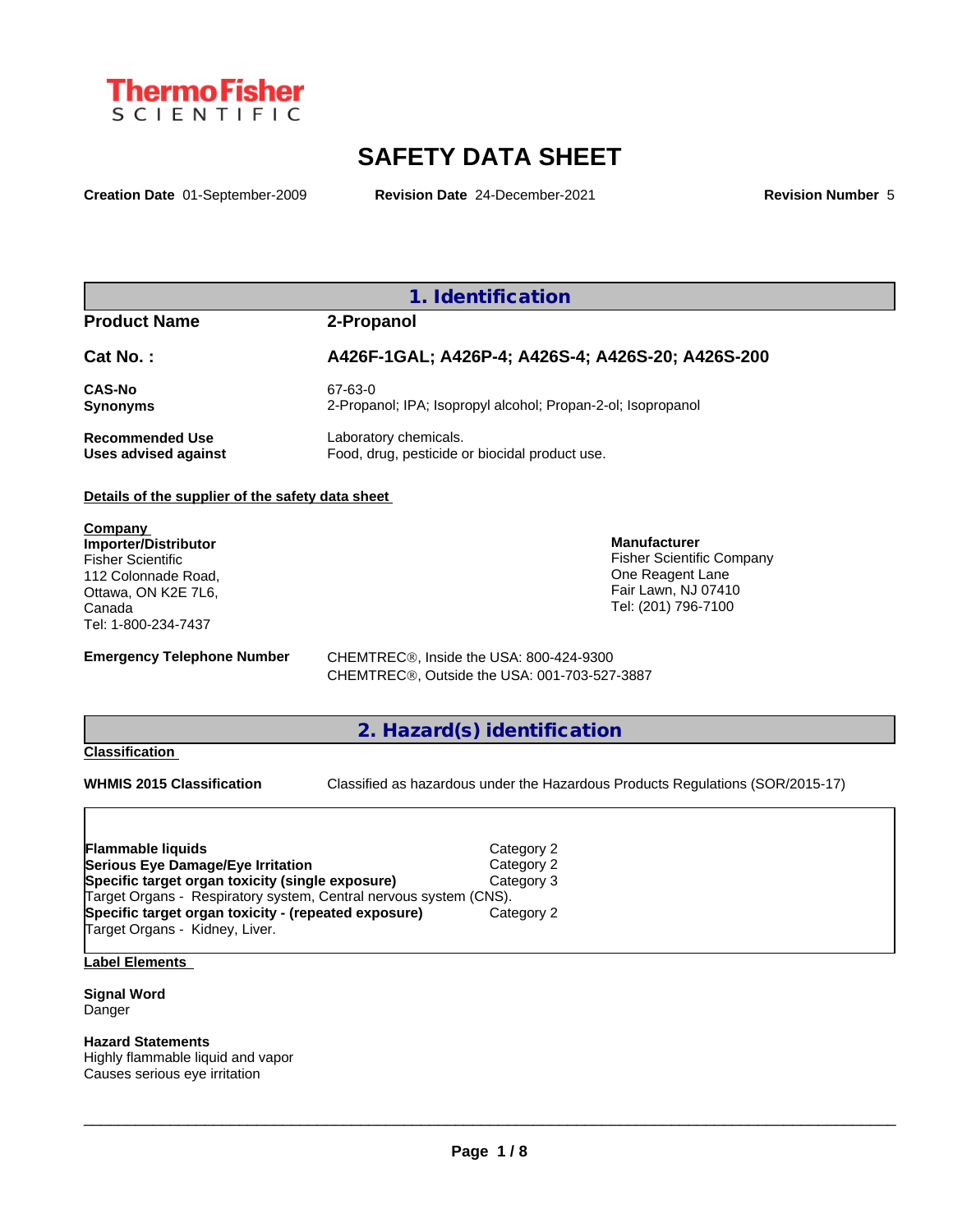May cause respiratory irritation

May cause drowsiness and dizziness

May cause damage to organs through prolonged or repeated exposure



# **Precautionary Statements**

**Prevention**

Keep away from heat, hot surfaces, sparks, open flames and other ignition sources. No smoking

Keep container tightly closed

Ground/bond container and receiving equipment

Use explosion-proof electrical/ventilating/lighting/equipment

Use only non-sparking tools

Take precautionary measures against static discharges

Do not breathe dust/fumes/gas/mist/vapours/spray

Wash face, hands and any exposed skin thoroughly after handling

Use only outdoors or in a well-ventilated area

Wear protective gloves/protective clothing/eye protection/face protection

#### **Response**

IF ON SKIN (or hair): Take off immediately all contaminated clothing. Rinse skin with water/ shower

IF INHALED: Remove person to fresh air and keep comfortable for breathing

IF IN EYES: Rinse cautiously with water for several minutes. Remove contact lenses, if present and easy to do. Continue rinsing Call a POISON CENTER/ doctor if you feel unwell

 $\_$  ,  $\_$  ,  $\_$  ,  $\_$  ,  $\_$  ,  $\_$  ,  $\_$  ,  $\_$  ,  $\_$  ,  $\_$  ,  $\_$  ,  $\_$  ,  $\_$  ,  $\_$  ,  $\_$  ,  $\_$  ,  $\_$  ,  $\_$  ,  $\_$  ,  $\_$  ,  $\_$  ,  $\_$  ,  $\_$  ,  $\_$  ,  $\_$  ,  $\_$  ,  $\_$  ,  $\_$  ,  $\_$  ,  $\_$  ,  $\_$  ,  $\_$  ,  $\_$  ,  $\_$  ,  $\_$  ,  $\_$  ,  $\_$  ,

In case of fire: Use dry sand, dry chemical or alcohol-resistant foam to extinguish

### **Storage**

Store in a well-ventilated place. Keep container tightly closed

Store locked up

#### **Disposal**

Dispose of contents/container to an approved waste disposal plant

# **3. Composition/Information on Ingredients**

| .<br>.<br>$-$                    |                                  | 01 عمامہ:<br>''~ |
|----------------------------------|----------------------------------|------------------|
| alcohol<br>leor<br>าr∩n∨ı<br>ישט | $\sim$<br>~-<br>07-C<br>--<br>u. | טי               |

**4. First-aid measures**

|                                 | 4. FII St-diu Tiltasults                                                                                                                                                                        |
|---------------------------------|-------------------------------------------------------------------------------------------------------------------------------------------------------------------------------------------------|
| <b>Eye Contact</b>              | Rinse immediately with plenty of water, also under the eyelids, for at least 15 minutes. Get<br>medical attention.                                                                              |
| <b>Skin Contact</b>             | Wash off immediately with plenty of water for at least 15 minutes. Get medical attention if<br>symptoms occur.                                                                                  |
| <b>Inhalation</b>               | Remove to fresh air. Get medical attention. If not breathing, give artificial respiration.                                                                                                      |
| Ingestion                       | Do NOT induce vomiting. Get medical attention.                                                                                                                                                  |
| Most important symptoms/effects | Difficulty in breathing. May cause central nervous system depression: Inhalation of high<br>vapor concentrations may cause symptoms like headache, dizziness, tiredness, nausea<br>and vomiting |
|                                 |                                                                                                                                                                                                 |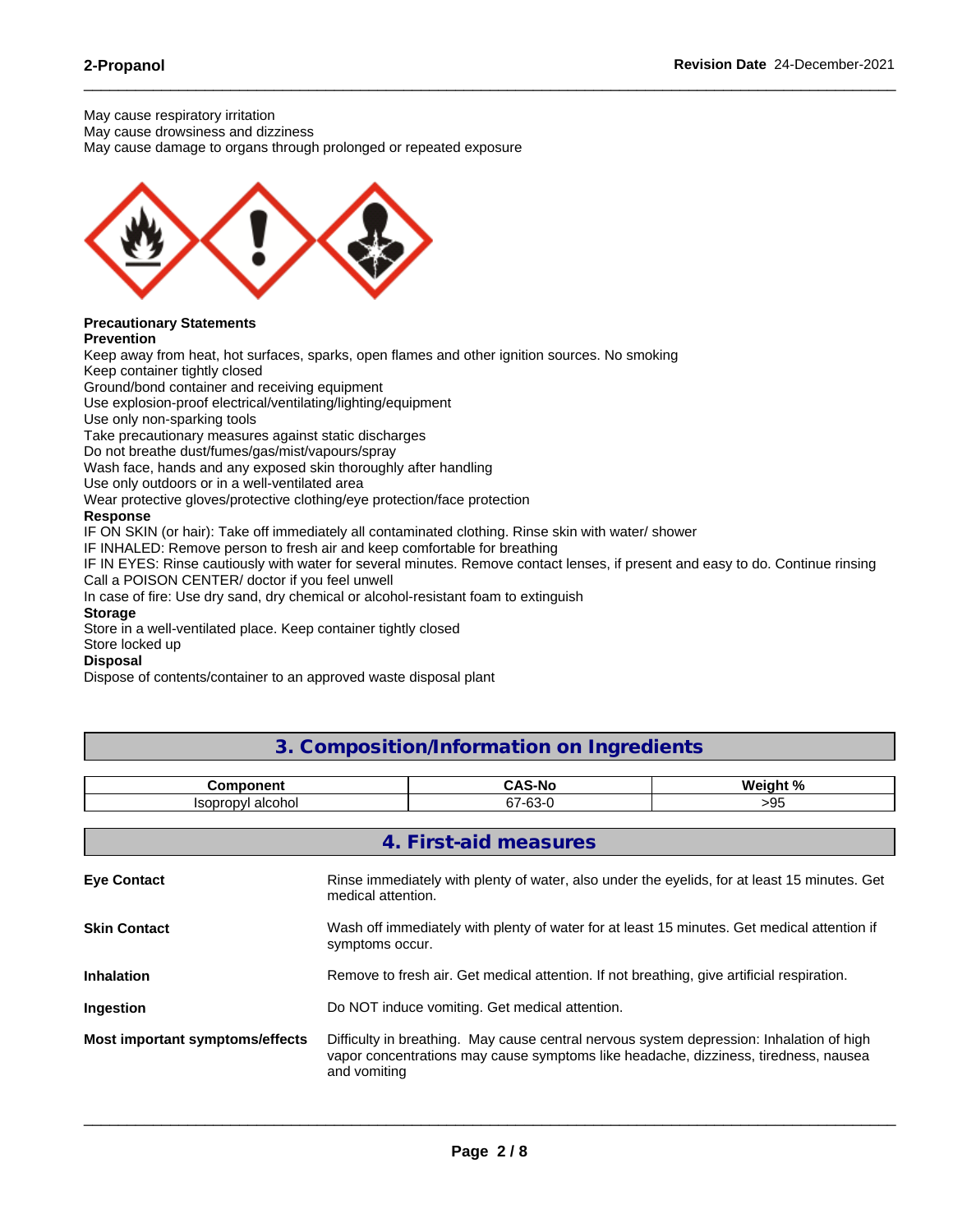| <b>Notes to Physician</b>                        |                                                                                                                                                                     | Treat symptomatically                                                                                                                                                                                               |                                                                                                                                                                              |                                                                                                                                   |
|--------------------------------------------------|---------------------------------------------------------------------------------------------------------------------------------------------------------------------|---------------------------------------------------------------------------------------------------------------------------------------------------------------------------------------------------------------------|------------------------------------------------------------------------------------------------------------------------------------------------------------------------------|-----------------------------------------------------------------------------------------------------------------------------------|
|                                                  |                                                                                                                                                                     | 5. Fire-fighting measures                                                                                                                                                                                           |                                                                                                                                                                              |                                                                                                                                   |
|                                                  | <b>Suitable Extinguishing Media</b>                                                                                                                                 | closed containers.                                                                                                                                                                                                  | CO <sub>2</sub> , dry chemical, dry sand, alcohol-resistant foam. Water mist may be used to cool                                                                             |                                                                                                                                   |
|                                                  | <b>Unsuitable Extinguishing Media</b>                                                                                                                               | Water may be ineffective                                                                                                                                                                                            |                                                                                                                                                                              |                                                                                                                                   |
| <b>Flash Point</b>                               |                                                                                                                                                                     | 12 °C / 53.6 °F                                                                                                                                                                                                     |                                                                                                                                                                              |                                                                                                                                   |
| Method -                                         |                                                                                                                                                                     |                                                                                                                                                                                                                     | Abel Closed Cup (BS 2000 Part 170, IP 170, AS/NZS 2106)                                                                                                                      |                                                                                                                                   |
|                                                  | <b>Autoignition Temperature</b>                                                                                                                                     | 425 °C / 797 °F                                                                                                                                                                                                     |                                                                                                                                                                              |                                                                                                                                   |
| <b>Explosion Limits</b><br><b>Upper</b><br>Lower | <b>Sensitivity to Static Discharge</b><br>Specific Hazards Arising from the Chemical<br>Containers may explode when heated.<br><b>Hazardous Combustion Products</b> | 12 vol %<br>$2$ vol $%$<br>Sensitivity to Mechanical Impact No information available<br>No information available                                                                                                    |                                                                                                                                                                              | Flammable. Risk of ignition. Vapors may form explosive mixtures with air. Vapors may travel to source of ignition and flash back. |
|                                                  | Carbon monoxide (CO). Carbon dioxide (CO2). peroxides.<br><b>Protective Equipment and Precautions for Firefighters</b>                                              | As in any fire, wear self-contained breathing apparatus pressure-demand, MSHA/NIOSH (approved or equivalent) and full<br>protective gear. Thermal decomposition can lead to release of irritating gases and vapors. |                                                                                                                                                                              |                                                                                                                                   |
| <b>NFPA</b>                                      | Health<br>2                                                                                                                                                         | <b>Flammability</b><br>3                                                                                                                                                                                            | <b>Instability</b><br>0                                                                                                                                                      | <b>Physical hazards</b><br>N/A                                                                                                    |
|                                                  |                                                                                                                                                                     | 6. Accidental release measures                                                                                                                                                                                      |                                                                                                                                                                              |                                                                                                                                   |
|                                                  | <b>Personal Precautions</b><br><b>Environmental Precautions</b>                                                                                                     | Information.                                                                                                                                                                                                        | Use personal protective equipment as required. Remove all sources of ignition. Take<br>Should not be released into the environment. See Section 12 for additional Ecological | precautionary measures against static discharges. Avoid contact with skin, eyes or clothing.                                      |

**Methods for Containment and Clean** Prevent further leakage or spillage if safe to do so. Remove all sources of ignition. Soak up **Up** with inert absorbent material. Take precautionary measures against static discharges. Use spark-proof tools and explosion-proof equipment. Keep in suitable, closed containers for disposal.

|                 | 7. Handling and storage                                                                                                                                                                                                                                                                                                                                                                                                                                                   |
|-----------------|---------------------------------------------------------------------------------------------------------------------------------------------------------------------------------------------------------------------------------------------------------------------------------------------------------------------------------------------------------------------------------------------------------------------------------------------------------------------------|
| <b>Handling</b> | Wear personal protective equipment/face protection. Keep away from open flames, hot<br>surfaces and sources of ignition. Use spark-proof tools and explosion-proof equipment. Use<br>only non-sparking tools. Take precautionary measures against static discharges. Do not get<br>in eyes, on skin, or on clothing. Do not breathe mist/vapors/spray. To avoid ignition of<br>vapors by static electricity discharge, all metal parts of the equipment must be grounded. |
| Storage.        | Keep away from heat, sparks and flame. Flammables area. Keep container tightly closed in<br>a dry and well-ventilated place. Incompatible Materials. Strong oxidizing agents. Acids.<br>Halogens. Acid anhydrides.                                                                                                                                                                                                                                                        |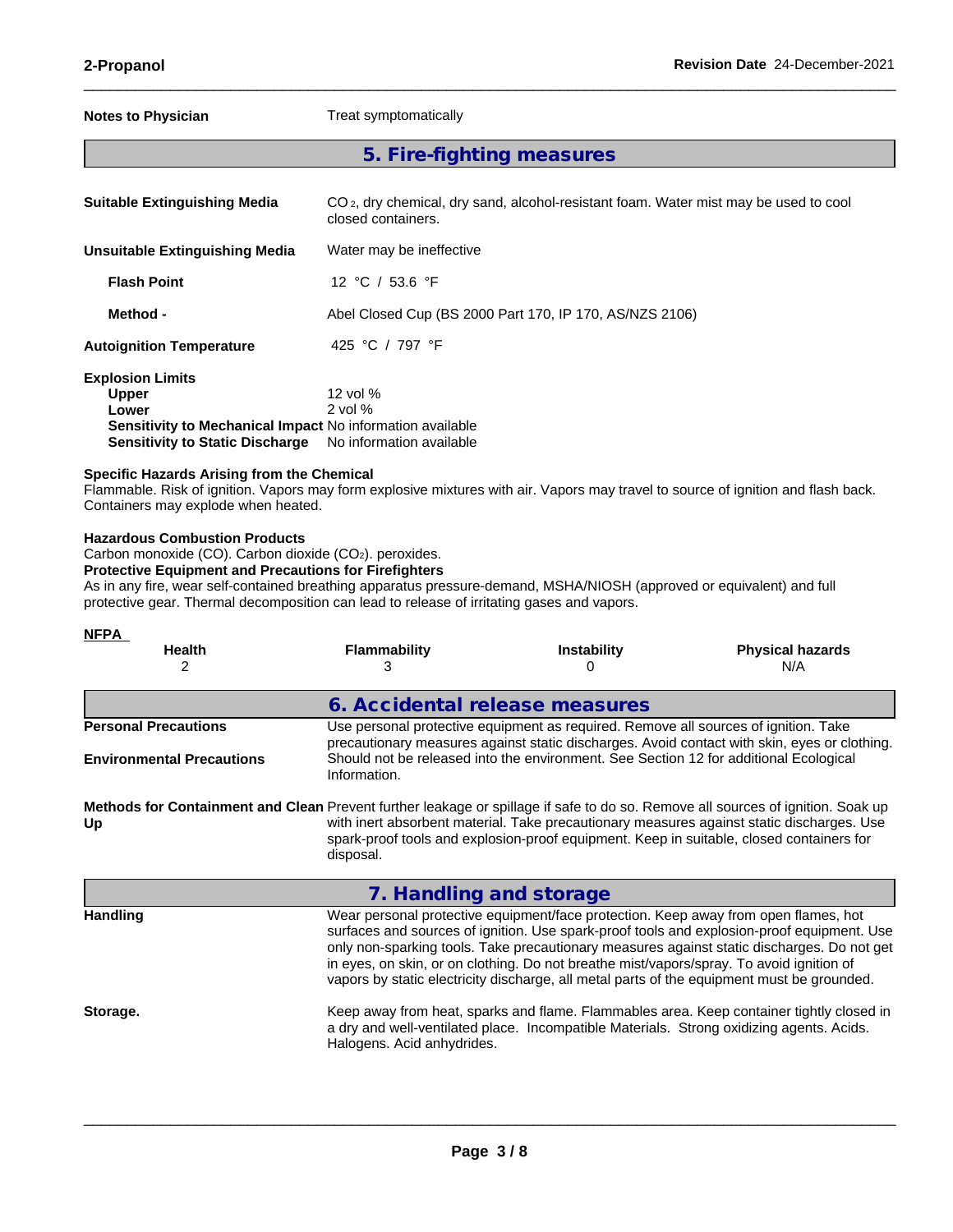# **8. Exposure controls / personal protection**

 $\_$  ,  $\_$  ,  $\_$  ,  $\_$  ,  $\_$  ,  $\_$  ,  $\_$  ,  $\_$  ,  $\_$  ,  $\_$  ,  $\_$  ,  $\_$  ,  $\_$  ,  $\_$  ,  $\_$  ,  $\_$  ,  $\_$  ,  $\_$  ,  $\_$  ,  $\_$  ,  $\_$  ,  $\_$  ,  $\_$  ,  $\_$  ,  $\_$  ,  $\_$  ,  $\_$  ,  $\_$  ,  $\_$  ,  $\_$  ,  $\_$  ,  $\_$  ,  $\_$  ,  $\_$  ,  $\_$  ,  $\_$  ,  $\_$  ,

#### **Exposure Guidelines**

| Component         | Alberta           | <b>British</b>  | <b>Ontario TWAEVI</b>         | Quebec            | <b>ACGIH TLV</b>              | <b>OSHA PEL</b>                              | <b>NIOSH IDLH</b> |
|-------------------|-------------------|-----------------|-------------------------------|-------------------|-------------------------------|----------------------------------------------|-------------------|
|                   |                   | <b>Columbia</b> |                               |                   |                               |                                              |                   |
| Isopropyl alcohol | TWA: 200 ppm      |                 | TWA: 200 ppm   TWA: 200 ppm   | TWA: 400 ppm      |                               | TWA: 200 ppm   (Vacated) TWA: IDLH: 2000 ppm |                   |
|                   | TWA: 492          |                 | STEL: 400 ppm   STEL: 400 ppm | TWA: 985          | $\vert$ STEL: 400 ppm $\vert$ | 400 ppm                                      | TWA: 400 ppm      |
|                   | mg/m <sup>3</sup> |                 |                               | mg/m <sup>3</sup> |                               | (Vacated) TWA:                               | TWA: 980          |
|                   | STEL: 400 ppm     |                 |                               | STEL: 500 ppm     |                               | 980 mg/m $3$                                 | mq/m <sup>3</sup> |
|                   | STEL: 984         |                 |                               | STEL: 1230        |                               | (Vacated) STEL: STEL: 500 ppm                |                   |
|                   | mq/m <sup>3</sup> |                 |                               | mg/m <sup>3</sup> |                               | 500 ppm                                      | STEL: 1225        |
|                   |                   |                 |                               |                   |                               | (Vacated) STEL:                              | mq/m <sup>3</sup> |
|                   |                   |                 |                               |                   |                               | 1225 mg/m <sup>3</sup>                       |                   |
|                   |                   |                 |                               |                   |                               | TWA: 400 ppm                                 |                   |
|                   |                   |                 |                               |                   |                               | TWA: 980                                     |                   |
|                   |                   |                 |                               |                   |                               | mq/m <sup>3</sup>                            |                   |

#### **Legend**

*ACGIH - American Conference of Governmental Industrial Hygienists OSHA - Occupational Safety and Health Administration NIOSH IDLH: NIOSH - National Institute for Occupational Safety and Health*

#### **Engineering Measures**

Ensure that eyewash stations and safety showers are close to the workstation location. Use explosion-proof

electrical/ventilating/lighting/equipment. Ensure adequate ventilation, especially in confined areas.

Wherever possible, engineering control measures such as the isolation or enclosure of the process, the introduction of process or equipment changes to minimise release or contact, and the use of properly designed ventilation systems, should be adopted to control hazardous materials at source

#### **Personal protective equipment**

| <b>Eye Protection</b><br><b>Hand Protection</b> | Goggles                                                                                                                    | Wear appropriate protective gloves and clothing to prevent skin exposure. |                                |
|-------------------------------------------------|----------------------------------------------------------------------------------------------------------------------------|---------------------------------------------------------------------------|--------------------------------|
| Glove material                                  | <b>Breakthrough time</b>                                                                                                   | <b>Glove thickness</b>                                                    | <b>Glove comments</b>          |
| Butyl rubber                                    | >480 minutes                                                                                                               | $0.5$ mm                                                                  | Permeation rate $< 0.9$        |
| Nitrile rubber                                  | $>$ 360 - 480 minutes                                                                                                      | $0.35 - 0.55$ mm                                                          | µg/cm2/min                     |
|                                                 |                                                                                                                            |                                                                           | As tested under EN374-3        |
|                                                 |                                                                                                                            |                                                                           | Determination of Resistance to |
|                                                 |                                                                                                                            |                                                                           | <b>Permeation by Chemicals</b> |
|                                                 | Inspect gloves before use, observe the instructions regarding permeability and breakthrough time which are provided by the |                                                                           |                                |

Inspect gloves before use. observe the instructions regarding permeability and breakthrough time which are provided by the supplier of the gloves. (Refer to manufacturer/supplier for information) gloves are suitable for the task: Chemical compatability, Dexterity, Operational conditions, User susceptibility, e.g. sensitisation effects, also take into consideration the specific local conditions under which the product is used, such as the danger of cuts, abrasion. gloves with care avoiding skin contamination.

#### **Respiratory Protection**

When workers are facing concentrations above the exposure limit they must use appropriate certified respirators.<br>To protect the wearer, respiratory protective equipment must be the correct fit and be used and maintained pr **Recommended Filter type:** Organic gases and vapours filter Type A Brown conforming to EN14387

When RPE is used a face piece Fit Test should be conducted

#### **Environmental exposure controls**

No information available.

#### **Hygiene Measures**

Handle in accordance with good industrial hygiene and safety practice. Keep away from food, drink and animal feeding stuffs. Do not eat, drink or smoke when using this product. Remove and wash contaminated clothing and gloves, including the inside, before re-use. Wash hands before breaks and after work.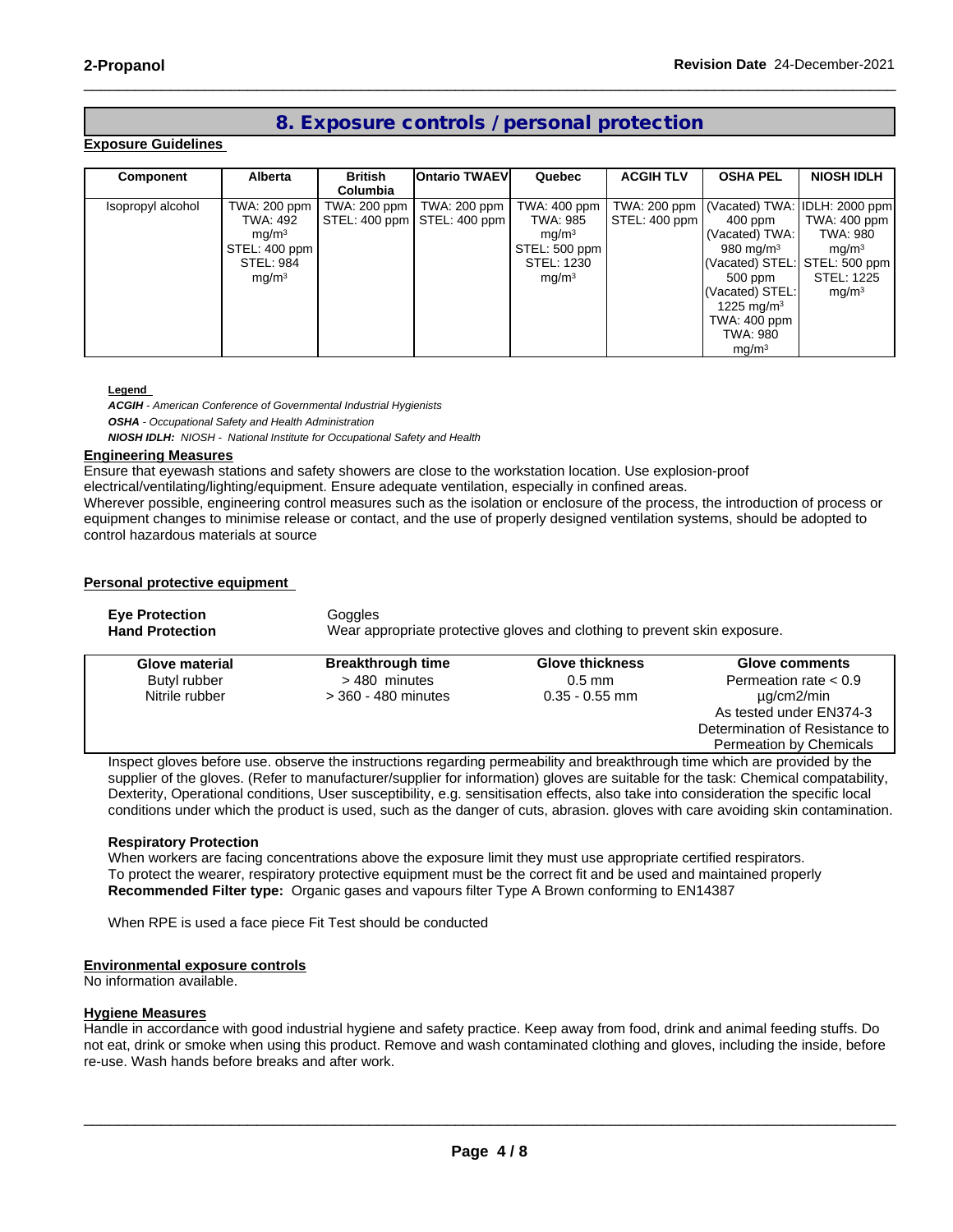|                                         | 9. Physical and chemical properties                         |
|-----------------------------------------|-------------------------------------------------------------|
| <b>Physical State</b>                   | Liquid                                                      |
| Appearance                              | Colorless                                                   |
| Odor                                    | Alcohol-like                                                |
| <b>Odor Threshold</b>                   | No information available                                    |
| рH                                      | 7 1% ag. sol                                                |
| <b>Melting Point/Range</b>              | -89.5 °C / -129.1 °F                                        |
| <b>Boiling Point/Range</b>              | 81 - 83 °C / 177.8 - 181.4 °F @ 760 mmHg                    |
| <b>Flash Point</b>                      | 12 °C / 53.6 °F                                             |
| Method -                                | Abel Closed Cup (BS 2000 Part 170, IP 170, AS/NZS 2106)     |
| <b>Evaporation Rate</b>                 | 1.7                                                         |
| <b>Flammability (solid,gas)</b>         | Not applicable                                              |
| <b>Flammability or explosive limits</b> |                                                             |
| <b>Upper</b>                            | 12 vol %                                                    |
| Lower                                   | $2$ vol $%$                                                 |
| <b>Vapor Pressure</b>                   | 43 mmHg @ 20 °C                                             |
| <b>Vapor Density</b>                    | $2.1 \ @ \ 20 \ ^{\circ}C / 68 \ ^{\circ}F$                 |
| <b>Specific Gravity</b>                 | 0.785                                                       |
| <b>Solubility</b>                       | Miscible with water                                         |
| Partition coefficient; n-octanol/water  | No data available                                           |
| <b>Autoignition Temperature</b>         | 425 °C / 797 °F                                             |
| <b>Decomposition Temperature</b>        | No information available                                    |
| <b>Viscosity</b>                        | 2.27 mPa.s at 20 $\degree$ C                                |
| <b>Molecular Formula</b>                | C3 H <sub>8</sub> O                                         |
| <b>Molecular Weight</b>                 | 60.1                                                        |
| <b>VOC Content(%)</b>                   | 100% (Organic Carbon (by mass) = 59.9 %) (EC/1999/13)       |
| <b>Refractive index</b>                 | 1.377 at 20 °C / 68 °F (ASTM D-1218)                        |
| <b>Surface tension</b>                  | 22.7 mN/m at 20 °C / 68 °F                                  |
| <b>Coefficient of expansion</b>         | 0.0009 / °C                                                 |
| Dielectric constant                     | 18.6 at 20 °C / 68 °F                                       |
| <b>Heat of vapourisation</b>            | 665 J/g                                                     |
| Specific heat capacity                  | 3 kJ/kg °C at 20 °C / 68 °F                                 |
| <b>Thermal conductivity</b>             | 0.137 W/m $^{\circ}$ C at 20 $^{\circ}$ C / 68 $^{\circ}$ F |

 $\_$  ,  $\_$  ,  $\_$  ,  $\_$  ,  $\_$  ,  $\_$  ,  $\_$  ,  $\_$  ,  $\_$  ,  $\_$  ,  $\_$  ,  $\_$  ,  $\_$  ,  $\_$  ,  $\_$  ,  $\_$  ,  $\_$  ,  $\_$  ,  $\_$  ,  $\_$  ,  $\_$  ,  $\_$  ,  $\_$  ,  $\_$  ,  $\_$  ,  $\_$  ,  $\_$  ,  $\_$  ,  $\_$  ,  $\_$  ,  $\_$  ,  $\_$  ,  $\_$  ,  $\_$  ,  $\_$  ,  $\_$  ,  $\_$  ,

# **10. Stability and reactivity**

| <b>Reactive Hazard</b>          | None known, based on information available                                                          |
|---------------------------------|-----------------------------------------------------------------------------------------------------|
| <b>Stability</b>                | Stable under normal conditions.                                                                     |
| <b>Conditions to Avoid</b>      | Heat, flames and sparks. Keep away from open flames, hot surfaces and sources of<br>ignition.       |
| <b>Incompatible Materials</b>   | Strong oxidizing agents, Acids, Halogens, Acid anhydrides                                           |
|                                 | Hazardous Decomposition Products Carbon monoxide (CO), Carbon dioxide (CO <sub>2</sub> ), peroxides |
| <b>Hazardous Polymerization</b> | Hazardous polymerization does not occur.                                                            |
| <b>Hazardous Reactions</b>      | None under normal processing.                                                                       |

# **11. Toxicological information**

# **Acute Toxicity**

## **Product Information**

### **Component Information**

| Component         | LD50 Oral           | <b>LD50 Dermal</b> | <b>LC50 Inhalation</b>                     |
|-------------------|---------------------|--------------------|--------------------------------------------|
| Isopropyl alcohol | Rat<br>5045 mg/kg   | Rat<br>12800 mg/kg | Rat<br>$\overline{z}$<br>72.6 ma/L<br>14 h |
|                   | 3600 ma/ka<br>Mouse |                    |                                            |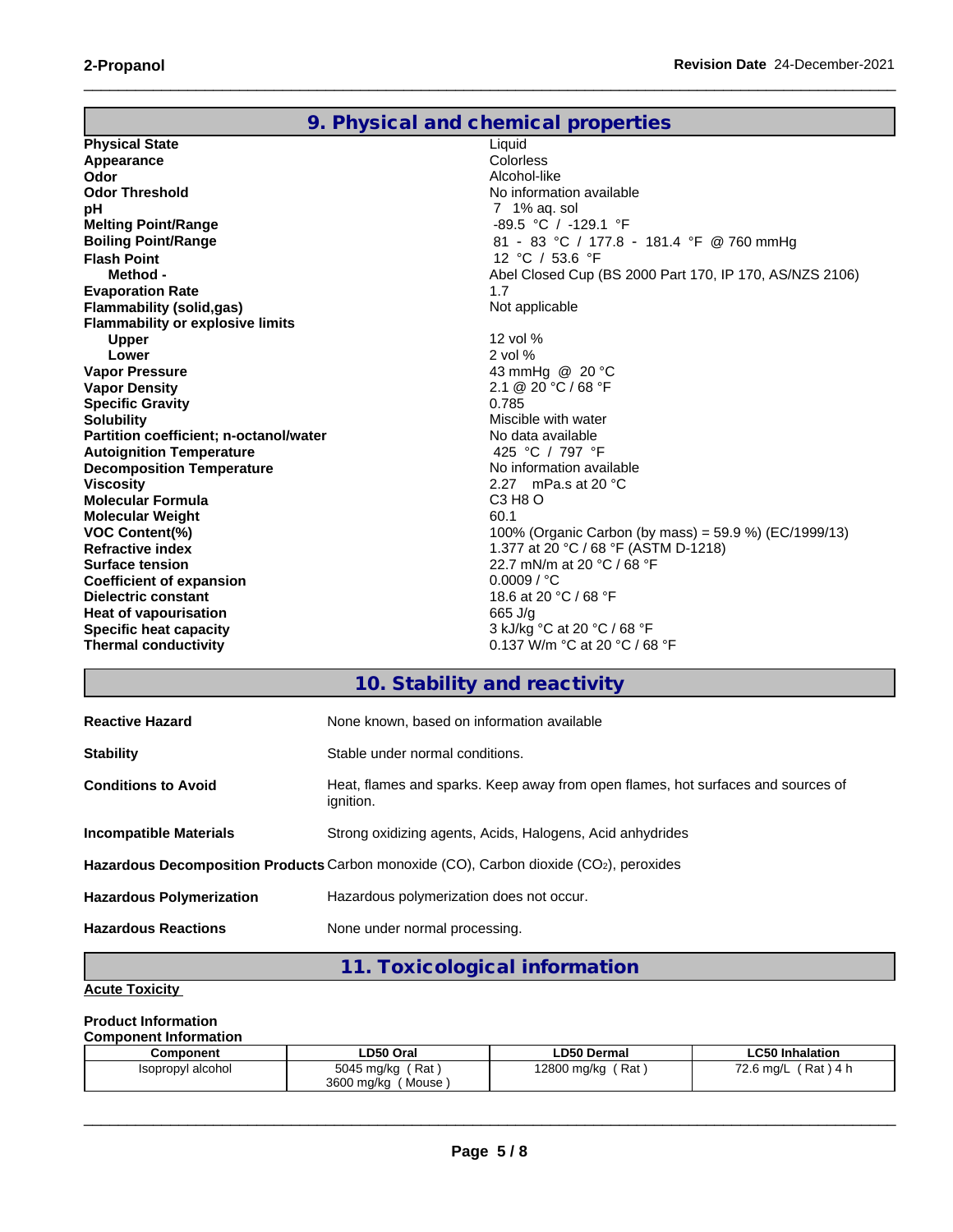| Toxicologically Synergistic<br><b>Products</b>                                             |               | No information available                                                                                                                                                                                      |                           |              |             |               |  |
|--------------------------------------------------------------------------------------------|---------------|---------------------------------------------------------------------------------------------------------------------------------------------------------------------------------------------------------------|---------------------------|--------------|-------------|---------------|--|
| Delayed and immediate effects as well as chronic effects from short and long-term exposure |               |                                                                                                                                                                                                               |                           |              |             |               |  |
| <b>Irritation</b>                                                                          |               | Irritating to eyes and skin                                                                                                                                                                                   |                           |              |             |               |  |
| <b>Sensitization</b>                                                                       |               | No information available                                                                                                                                                                                      |                           |              |             |               |  |
| Carcinogenicity                                                                            |               | The table below indicates whether each agency has listed any ingredient as a carcinogen.                                                                                                                      |                           |              |             |               |  |
| <b>Component</b>                                                                           | <b>CAS-No</b> | <b>IARC</b>                                                                                                                                                                                                   | <b>NTP</b>                | <b>ACGIH</b> | <b>OSHA</b> | <b>Mexico</b> |  |
| Isopropyl alcohol                                                                          | 67-63-0       | Not listed                                                                                                                                                                                                    | Not listed                | Not listed   | Not listed  | Not listed    |  |
| <b>Mutagenic Effects</b>                                                                   |               | No information available                                                                                                                                                                                      |                           |              |             |               |  |
| <b>Reproductive Effects</b>                                                                |               | No information available.                                                                                                                                                                                     |                           |              |             |               |  |
| <b>Developmental Effects</b>                                                               |               | No information available.                                                                                                                                                                                     |                           |              |             |               |  |
| <b>Teratogenicity</b>                                                                      |               |                                                                                                                                                                                                               | No information available. |              |             |               |  |
| <b>STOT - single exposure</b><br><b>STOT - repeated exposure</b>                           |               | Respiratory system Central nervous system (CNS)<br>Kidney Liver                                                                                                                                               |                           |              |             |               |  |
| <b>Aspiration hazard</b>                                                                   |               | No information available                                                                                                                                                                                      |                           |              |             |               |  |
| delayed                                                                                    |               | <b>Symptoms / effects, both acute and</b> May cause central nervous system depression: Inhalation of high vapor concentrations may<br>cause symptoms like headache, dizziness, tiredness, nausea and vomiting |                           |              |             |               |  |

| <b>Endocrine Disruptor Information</b> | No information available                                       |
|----------------------------------------|----------------------------------------------------------------|
| <b>Other Adverse Effects</b>           | The toxicological properties have not been fully investigated. |

**12. Ecological information**

#### **Ecotoxicity**

. Do not empty into drains.

**Persistence and Degradability** Persistence is unlikely based on information available.

**Bioaccumulation/ Accumulation** No information available.

**Mobility** Mobil **Mobility** Will likely be mobile in the environment due to its volatility.

| - - - -<br>---  | Pow<br>lor        |
|-----------------|-------------------|
| alaah<br><br>יט | $\bigcap$<br>v.vu |

## **13. Disposal considerations**

**Waste Disposal Methods** Chemical waste generators must determine whether a discarded chemical is classified as a hazardous waste. Chemical waste generators must also consult local, regional, and national hazardous waste regulations to ensure complete and accurate classification.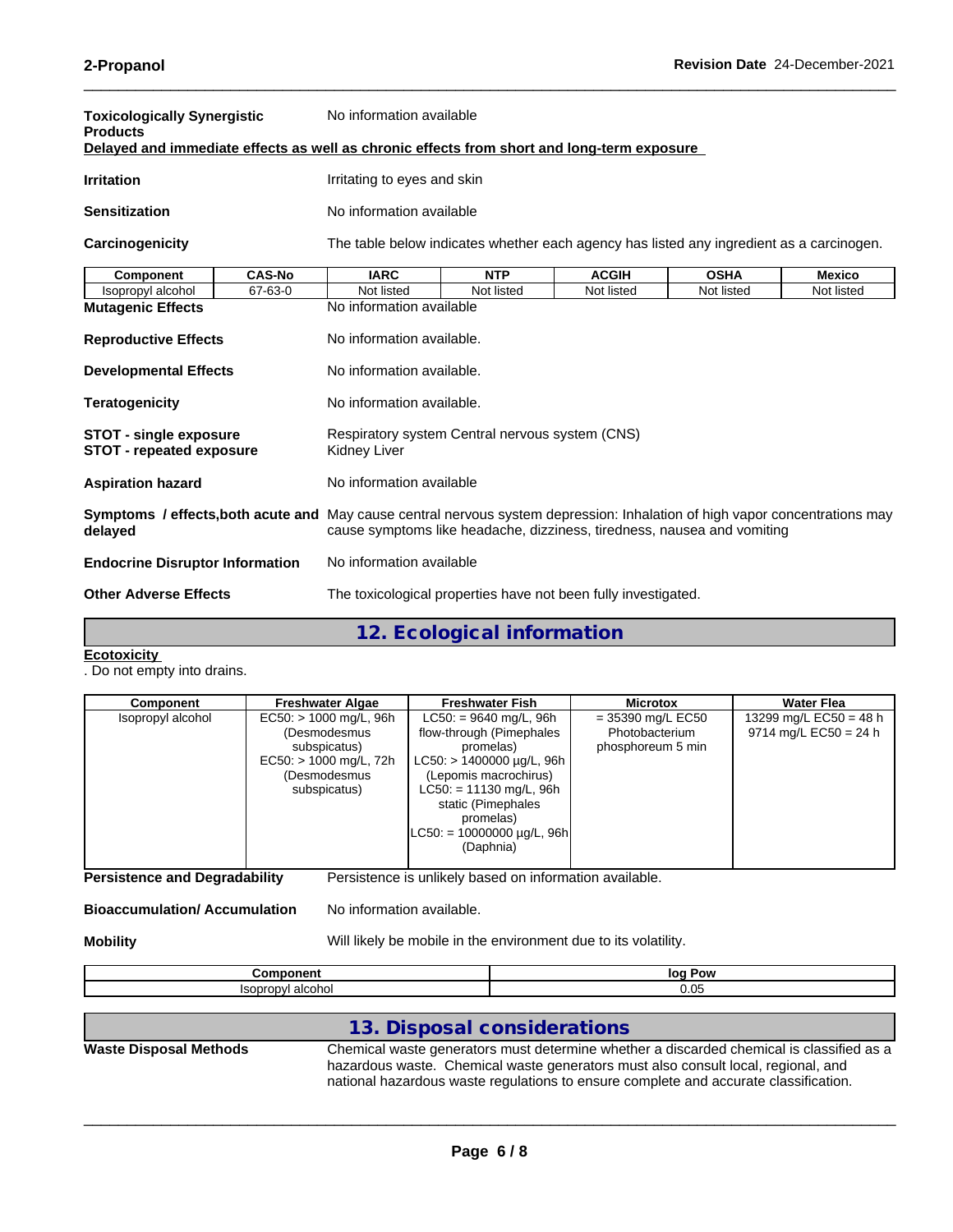|                             | 14. Transport information       |
|-----------------------------|---------------------------------|
| <b>DOT</b>                  |                                 |
| UN-No                       | <b>UN1219</b>                   |
| <b>Proper Shipping Name</b> | Isopropanol                     |
| <b>Hazard Class</b>         | 3                               |
| <b>Packing Group</b>        | Ш                               |
| <b>TDG</b>                  |                                 |
| UN-No                       | <b>UN1219</b>                   |
| <b>Proper Shipping Name</b> | <b>ISOPROPANOL</b>              |
| <b>Hazard Class</b>         | 3                               |
| <b>Packing Group</b>        | $\mathsf{I}$                    |
| <b>IATA</b>                 |                                 |
| UN-No                       | UN1219                          |
| <b>Proper Shipping Name</b> | Isopropanol                     |
| <b>Hazard Class</b>         | 3                               |
| <b>Packing Group</b>        | Ш                               |
| <b>IMDG/IMO</b>             |                                 |
| UN-No                       | <b>UN1219</b>                   |
| <b>Proper Shipping Name</b> | Isopropanol (Isopropyl alcohol) |
| <b>Hazard Class</b>         | 3                               |
| <b>Packing Group</b>        | Ш                               |
|                             | 15. Regulatory information      |

 $\_$  ,  $\_$  ,  $\_$  ,  $\_$  ,  $\_$  ,  $\_$  ,  $\_$  ,  $\_$  ,  $\_$  ,  $\_$  ,  $\_$  ,  $\_$  ,  $\_$  ,  $\_$  ,  $\_$  ,  $\_$  ,  $\_$  ,  $\_$  ,  $\_$  ,  $\_$  ,  $\_$  ,  $\_$  ,  $\_$  ,  $\_$  ,  $\_$  ,  $\_$  ,  $\_$  ,  $\_$  ,  $\_$  ,  $\_$  ,  $\_$  ,  $\_$  ,  $\_$  ,  $\_$  ,  $\_$  ,  $\_$  ,  $\_$  ,

#### **International Inventories**

| Component         | <b>CAS-No</b> | <b>DSL</b>   | <b>NDSL</b> | <b>TSCA</b> | <b>TSCA Inventory</b><br>notification -<br><b>Active-Inactive</b> |               | <b>EINECS</b> | <b>ELINCS</b> | <b>NLP</b>   |
|-------------------|---------------|--------------|-------------|-------------|-------------------------------------------------------------------|---------------|---------------|---------------|--------------|
| Isopropyl alcohol | 67-63-0       |              |             |             |                                                                   | <b>ACTIVE</b> | 200-661-7     |               |              |
|                   |               |              |             |             |                                                                   |               |               |               |              |
| Component         | <b>CAS-No</b> | <b>IECSC</b> | <b>KECL</b> | <b>ENCS</b> | <b>ISHL</b>                                                       | <b>TCSI</b>   | AICS          | <b>NZIoC</b>  | <b>PICCS</b> |
| Isopropyl alcohol | 67-63-0       |              | KE-29363    |             | $\lambda$                                                         |               |               |               |              |

**Legend:**

X - Listed '-' - Not Listed

**KECL** - NIER number or KE number (http://ncis.nier.go.kr/en/main.do)

**DSL/NDSL** - Canadian Domestic Substances List/Non-Domestic Substances List

**TSCA** - United States Toxic Substances Control Act Section 8(b) Inventory

**EINECS/ELINCS** - European Inventory of Existing Commercial Chemical Substances/EU List of Notified Chemical Substances

**IECSC** - Chinese Inventory of Existing Chemical Substances

**KECL** - Korean Existing and Evaluated Chemical Substances

**ENCS** - Japanese Existing and New Chemical Substances

**AICS** - Australian Inventory of Chemical Substances

**PICCS** - Philippines Inventory of Chemicals and Chemical Substances

#### **Canada**

SDS in compliance with provisions of information as set out in Canadian Standard - Part 4, Schedule 1 and 2 of the Hazardous Products Regulations (HPR) and meets the requirements of the HPR (Paragraph 13(1)(a) of the Hazardous Products Act (HPA)).

| Component         | <b>Canada - National Pollutant</b><br><b>Release Inventory (NPRI)</b> | <b>Canadian Environmental</b><br><b>Protection Agency (CEPA)</b><br>- List of Toxic Substances | Canada's Chemicals Management<br>Plan (CEPA) |
|-------------------|-----------------------------------------------------------------------|------------------------------------------------------------------------------------------------|----------------------------------------------|
| Isopropyl alcohol | Part 1, Group A Substance                                             |                                                                                                |                                              |
|                   | Part 5, Individual Substances Part 4                                  |                                                                                                |                                              |
|                   | Substance                                                             |                                                                                                |                                              |

#### **Other International Regulations**

#### **Authorisation/Restrictions according to EU REACH**